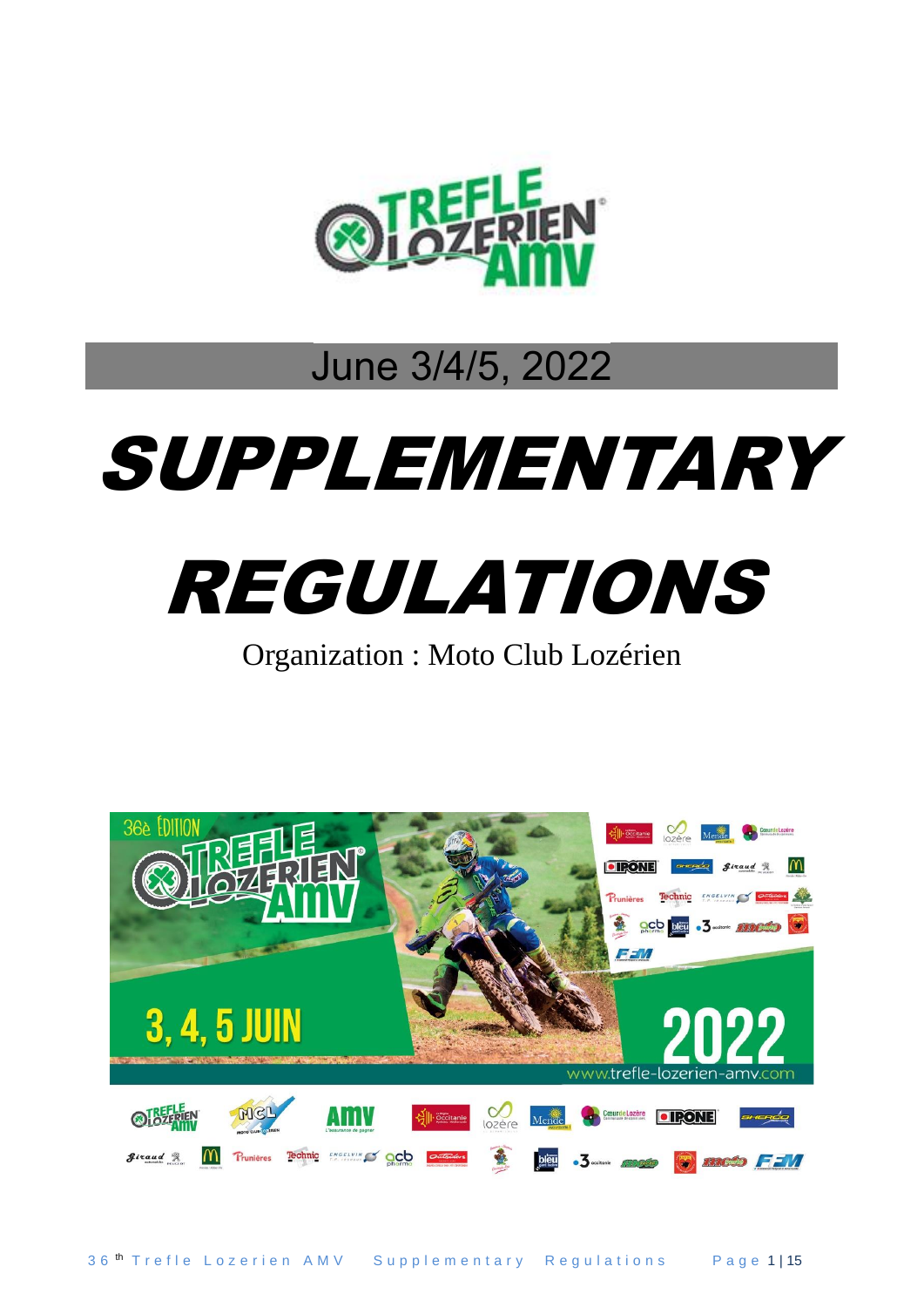#### **I - ORGANISATION**

| Article 1 | <b>Description</b>          |
|-----------|-----------------------------|
| Article 2 | <b>Organising Committee</b> |
| Article 3 | <b>Officials</b>            |
| Article 4 | Programme                   |
| Article 5 | Notice board                |

#### **II - GENERAL TERMS**

| Article 6 - | <b>Entries</b>                                             |
|-------------|------------------------------------------------------------|
| Article 7 - | Entry fees - Insurance                                     |
| Article 8 - | Withdrawal of entry - Refund                               |
| Article 9 - | Amendments to the regulation - Bulletins – Interpretations |
|             |                                                            |

# *Article 10 Waivers from the rules of the French Enduro Championship*

# **III - COMPETITORS' OBLIGATIONS**

- Article 11 Number of riders accepted
- Article 12 Documentation
- Article 13 Technical inspections
- Article 14 Controls during the race Final inspection
- Article 15 Traffic
- Article 16 Advertising
- Article 17 **Accident**

# **IV - RUNNING OF THE RACE**

- Article 18 Starting order- Parc Ferme Working park
- Article 19 Time controls Passage controls
- Article 20 Selective stages
- Article 21 Itinerary Refuelling Followers
- Article 22 Assistance
- Article 23 Thierry Castan Trophy and Moto Club Lozérien motorcycle school students' demonstration
- Article 24 Summary of penalties

# **V - PROTESTS, APPEALS, RANKINGS AND AWARDS**

- Article 25 Protests, appeals
- Article 26 Rankings
- Article 27 Awards

#### **APPENDIX**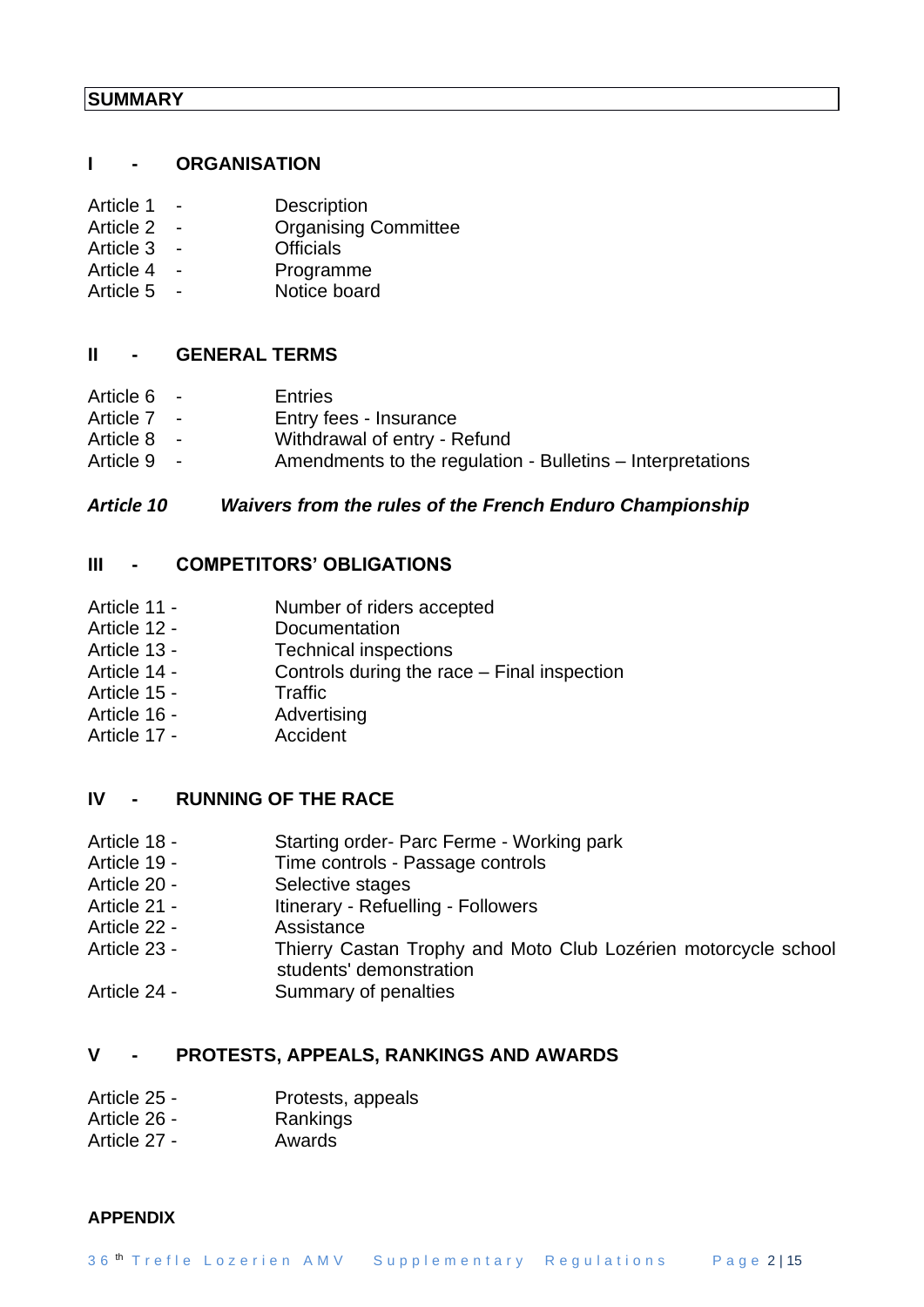#### **Article 1: Description**

On June 3/4/5, 2022, the MOTO CLUB LOZERIEN and AMV organize the 36th TREFLE LOZERIEN - AMV with the assistance of the City of Mende, the Community of communes Coeur de Lozère, the Regional Council of Occitanie and the Departemental Council of Lozère.

This event will be held in accordance with the regulations of the French Federation of Motorcycling (FFM), governing all-terrain rallies and Enduro races to which all competitors agree to abide by the mere fact of their registration.

This regulation has been approved by the FFM under visa No.

#### **The TREFLE LOZERIEN AMV is a rally on the FFM calendar so, only the FFM racing licences will be accepted to take part to the event.**

The race, 90% off-road, has a total length of about 600 km over three days and may be subject to change before final approval.

The three circuits will be:

| Friday June $2nd$ , 2022 | Gorges du Tarn (Tarn river canyons) |
|--------------------------|-------------------------------------|
| Saturday June 3rd, 2022  | Margeride (Margeride mid-mountains  |
| Sunday June 4th, 2022    | Aubrac Gévaudan                     |

#### **There will be 15 special stages and will include:**

- Enduro tests (individual or group starts)
- In line stages on earth or tarmac

#### **Article 2: Organisation Committee**

The event is organized by the Board and the members of the Moto Club Lozérien

#### **Composition:**

| <b>President</b>      | <b>BOULET Philippe</b>                                                                                                                                                                                                                                                                                  |  |  |  |
|-----------------------|---------------------------------------------------------------------------------------------------------------------------------------------------------------------------------------------------------------------------------------------------------------------------------------------------------|--|--|--|
| <b>Vice-President</b> | <b>SALLES Xavier</b>                                                                                                                                                                                                                                                                                    |  |  |  |
| <b>Treasurer</b>      | <b>ROBIN Eric</b>                                                                                                                                                                                                                                                                                       |  |  |  |
| <b>Secretary</b>      | <b>DIDES Alexandre</b>                                                                                                                                                                                                                                                                                  |  |  |  |
| <b>Circuits</b>       | FREZAL Alain - PEHULET Bruno - FABRE Geoffrey - NASSIVERA<br>Yannick - ROCHE Arnaud - SOUCHON Xavier<br>BONZI Arnaud - ROBIN Eric - DIDES Alexandre - KERMES Jeremy -<br><b>VIGOUROUX Olivier</b><br>OSMONT Clément - TRAUCHESSEC Stéphane - TARDIEU Rémy -<br><b>TRENEULE Hervé – BALESTRI Françis</b> |  |  |  |
| <b>Equipments</b>     | <b>HILAIRE Farid - PLANCHON Stéphane</b>                                                                                                                                                                                                                                                                |  |  |  |
| <b>Special stages</b> | <b>MAGNE Pascal - PRADEILLES Mathieu</b><br>JAFFUEL Bruno - DELOR Jean Louis<br><b>FORESTIER Francis</b>                                                                                                                                                                                                |  |  |  |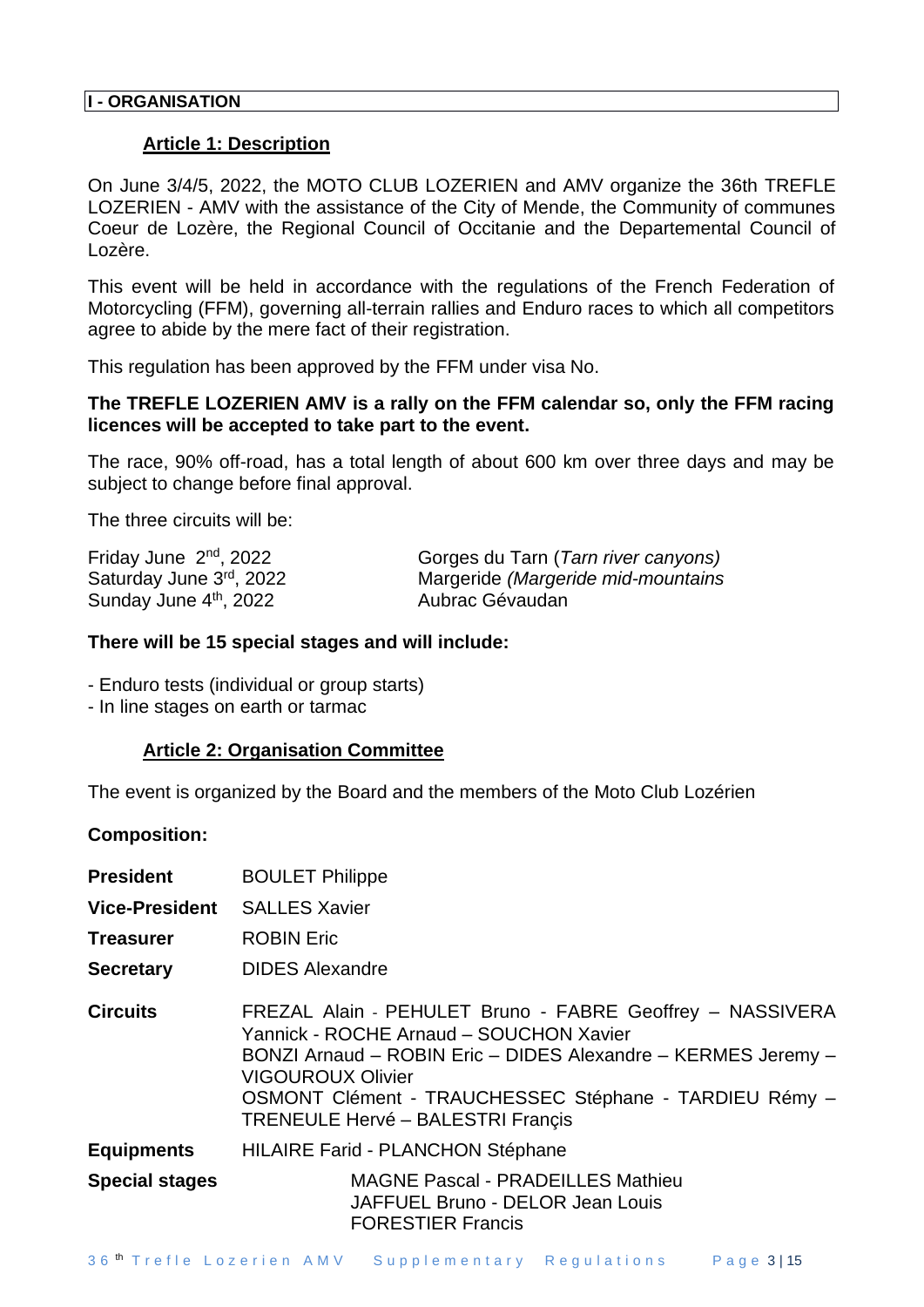| <b>Safety &amp; Security</b>                                  | <b>PEYTAVIN Bruno</b>                                                                                                                                                        |  |  |  |
|---------------------------------------------------------------|------------------------------------------------------------------------------------------------------------------------------------------------------------------------------|--|--|--|
| Secretariat's address:                                        | <b>MOTO CLUB LOZERIEN</b><br>ZAE de Causse d'Auge - 19 rue de l'Octroi<br>48000 MENDE<br>Tel.: 04 66.49.23.30<br>www.moto-lozere.com mcl@moto-lozere.com                     |  |  |  |
| <b>Article 3: Officials</b>                                   |                                                                                                                                                                              |  |  |  |
| <b>Clerk of the course</b>                                    | SALLES Jérôme<br>Licence n°: OFF 035915                                                                                                                                      |  |  |  |
| Jury:                                                         |                                                                                                                                                                              |  |  |  |
| <b>President</b>                                              | <b>SALLES Xavier</b><br>Licence $n^{\circ}$ : OFF 294463                                                                                                                     |  |  |  |
| <b>Members</b>                                                | FORESTIER Francis Licence n° OFF 294468<br>PRADEILLES Mathieu Licence n° OFF 294464                                                                                          |  |  |  |
| <b>Technical stewards:</b>                                    | ASTIER Joël<br>Licence n°: OFF 002451<br>MIVELAZ Guy Licence n°: OFF 235860<br>BERTUIT Jérôme Licence n°: OFF 294124<br>POUGNET J-Claude Licence n°: OFF 254247              |  |  |  |
| <b>Technical Organiser:</b>                                   | BOULET Christian Licence n°: OFF 25074                                                                                                                                       |  |  |  |
| <b>Covid supervisor</b>                                       | MARTINEZ Jean-Marie Licence n°: OFF 130966                                                                                                                                   |  |  |  |
| <b>Article 4: Programme</b>                                   |                                                                                                                                                                              |  |  |  |
| Thursday June 2nd 2022                                        |                                                                                                                                                                              |  |  |  |
| Documentations:                                               | At the "Espace Evénements Georges Frêche", Place du                                                                                                                          |  |  |  |
| Technical scrutineering:                                      | foirail in MENDE<br>Parking de La Vabre in MENDE                                                                                                                             |  |  |  |
| Friday June 3rd 2022                                          |                                                                                                                                                                              |  |  |  |
|                                                               |                                                                                                                                                                              |  |  |  |
| Start of the 1st leg at 8 am<br>Finish of the 1st leg at 4 pm | <b>Place du foirail in MENDE</b><br>Parking de La Vabre in MENDE                                                                                                             |  |  |  |
| Saturday June 4th 2022                                        |                                                                                                                                                                              |  |  |  |
| Start of the 2nd leg at 8 am<br>Finish of the 2nd leg at 4 pm | <b>Place du foirail in MENDE</b><br>Parking de La Vabre in MENDE                                                                                                             |  |  |  |
| Sunday June 5th 2022                                          |                                                                                                                                                                              |  |  |  |
| Start of the 3rd leg at 7.30 am                               | <b>Place du foirail in MENDE</b> (in reverse order of the Nbr)<br>Finish of the $3^{rd}$ leg and final check at 4 pm Parking de La Vabre in MENDE                            |  |  |  |
|                                                               | Thierry Castan Trophy after the arrival of the third leg on the site of La Vabre, outside ranking<br>and demonstration of the students of the MC Lozérien motorcycle school. |  |  |  |

General classification of the event and award ceremony at 8:00 pm at the **Municipal Theatre, Place du foirail in MENDE.**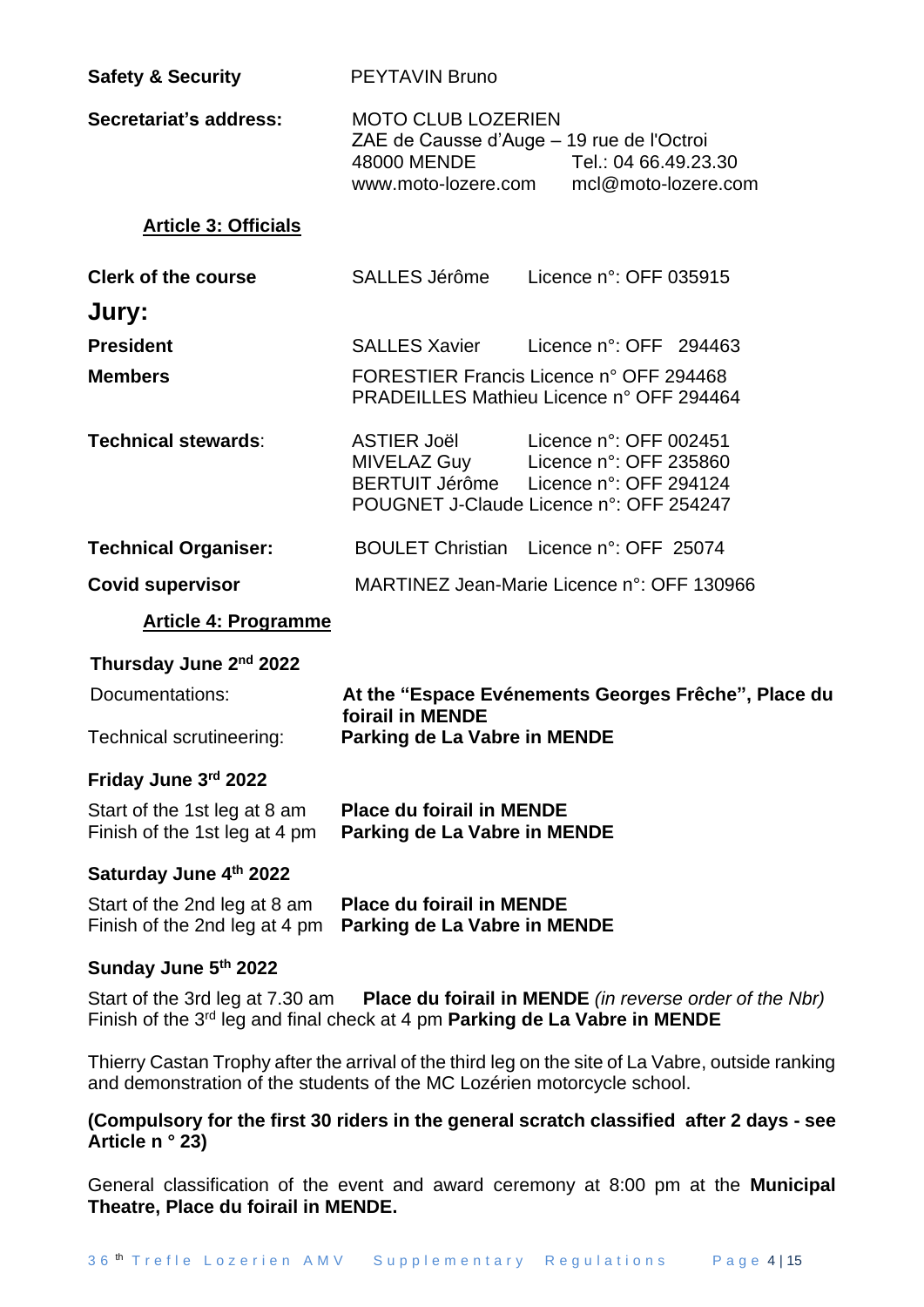# **Article 5: Official Notice board and Results**

On Parc ferme and paddock at the "Espace Evénements Georges Frêche" Place du foirail in Mende:

Friday June 3<sup>rd</sup>, Saturday June 4<sup>th</sup> and Sunday June 5<sup>th</sup> 2022

# **II - GENERAL TERMS**

#### **Article 6: Entries**

The number of entries is limited to 600.

To proceed with the registration of the Trèfle Lozérien AMV 2022 you will need:

- Create your profile on the club website: www.moto-club-lozerien.com indicating all your contact details before the opening of entries

- Opening of engagements are February 19 at 11 p.m.

#### The day of registration:

- Go to the website www.moto-club-lozerien.com and connect to his profile;

- Click on the Trèfle Lozérien AMV tab;

- Follow the instructions and fill in their bank details CB or IBAN only those selected will be debited with the amount of the registration;

- If you are selected for the Trèfle Lozérien AMV 2022, you will receive within 15 minutes, a confirmation by email and text.

Online reservations are personal and non-exchangeable. The data of your profile on the club's website before the event must be correctly completed. In the event of clearly incomplete entry of one of the fields, the reservation may be rejected.

The remaining places will be awarded (against paying fee) to priority riders and partners of the event at the sole discretion of the Organising Committee.

No request for registration sent by post, telephone or fax will be taken into account. There will be no lottery drawing.

The Organising Committee reserves the right to refuse the entry of a competitor without having to explain why (Article 74 of the CSI).

The Organization will offer 50 entries numbered from 900 to 950 to journalists and sponsors of the event. The assignment of these numbers will be at the sole discretion of the Organising Committee.

The beneficiaries will be able to start at any time in the morning behind the 4 riders in the same minute but in the special stages they will have to start only after the seeded riders or when the stage manager will order him to start.

They will not appear in the daily rankings or in the general classification of the event, and will not claim bonus payments or trophies.

# **Article 7: Entry Fees - Insurance**

Entry fees are fixed at 370  $\epsilon$ uros. The entry will be effective only after receipt of the full payment.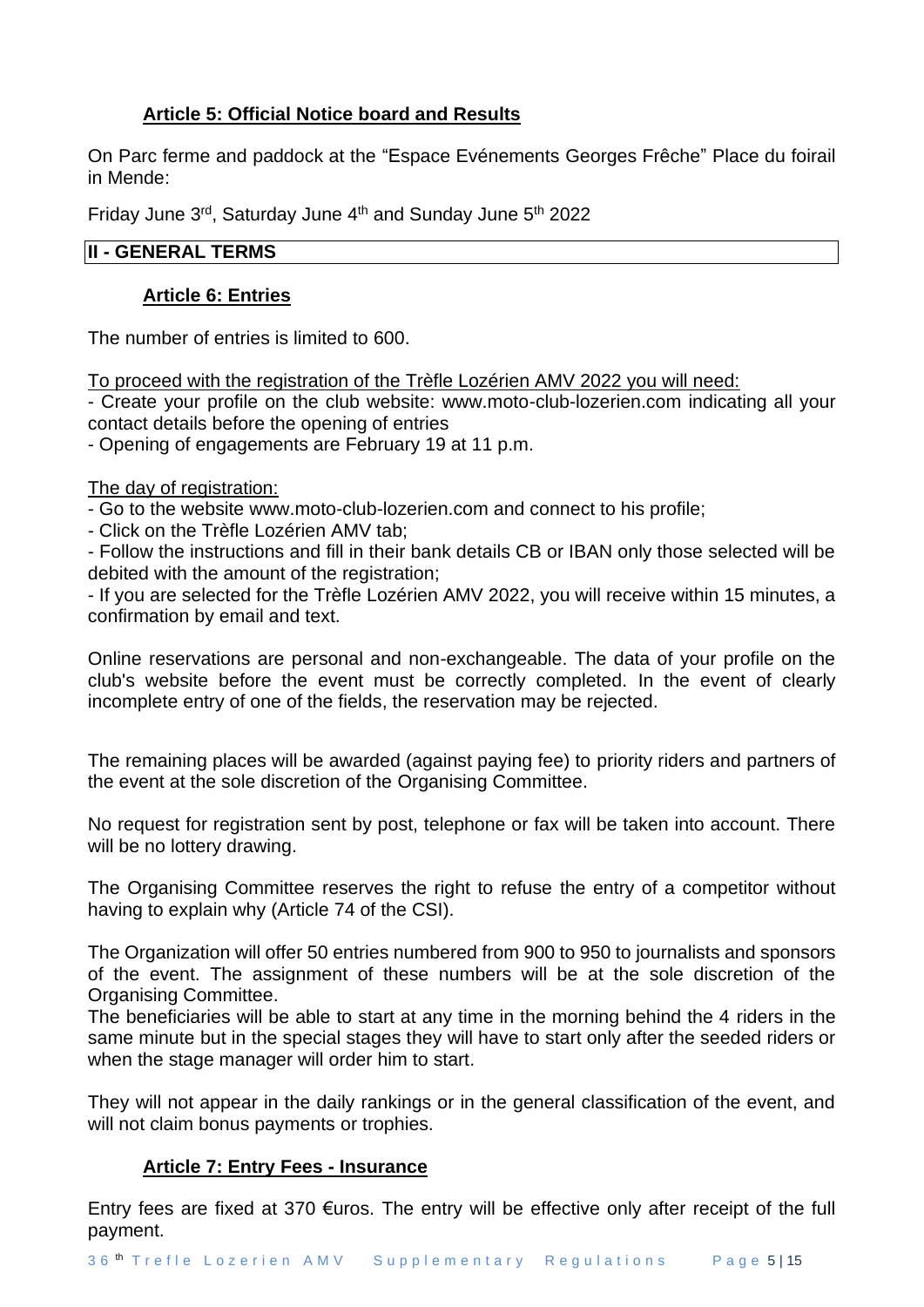Entry fees include the insurance premium guaranteeing the rider's liability towards a third party. The insurance will take effect from the moment of departure and will cease at the end of the event or from the moment of withdrawal or disqualification.

The insurance of the event is subscribed with the company:

FILHET-ALLARD Rue Cervantès – Mérignac 33735 BORDEAUX Cedex 9

# **Article 8: Withdrawal - Refund**

Any withdrawal of entry must be reported to the organization **1 MONTH PRIOR THE EVENT BY REGISTERED LETTER**. After this time, no fees will be refunded.

On no account can a rider exchange his commitment with another rider.

In case of cancellation of the 2022 event, entries will be reimbursed and the Event Committee will keep 10€ for management fees.

#### **Article 9: Amendments to the Regulations - Bulletins - Interpretations**

The Clerk of the Course is responsible for the application of this regulation and its provisions during the duration of the event. Any protest on this application will be sent for instruction and the Jury's decision.

Similarly, any case not provided for by the said regulation will be reviewed by the Jury, which has sole power of decision.

Any modifications or additional provisions will be announced by dated, numbered bulletins, which will be integral part of the regulation. These bulletins will be posted at the secretariat, the headquarters and the Notice board of the event. They will also be communicated as soon as possible directly to the participants.

#### **Article 10: Waivers to the FFM Enduro Championship regulations**

With regard to the running of the event, the applicable rules are those of the French Enduro Championship with regard to its Articles 7 to 17 and 19 to 25, except as follows:

ARTICLE 9: The number plates are provided by the organizer.

ARTICLE 14: External assistance is allowed except during special stages.

ARTICLE 16: The allocation of race numbers will be at the sole discretion of the organizer and cannot lead to a protest. Starts will be given 4 by 4 riders every minute.

ARTICLE 20: Signposting - blue on the 1<sup>st</sup> day, white on the 2<sup>nd</sup> day, red on the 3<sup>rd</sup> day.

ARTICLE 21: Refuelling is only allowed at the Time Controls and areas indicated by the organizer.

Early Check-in without penalty at the last Time Control (TC) of each leg (entrance Parc Ferme).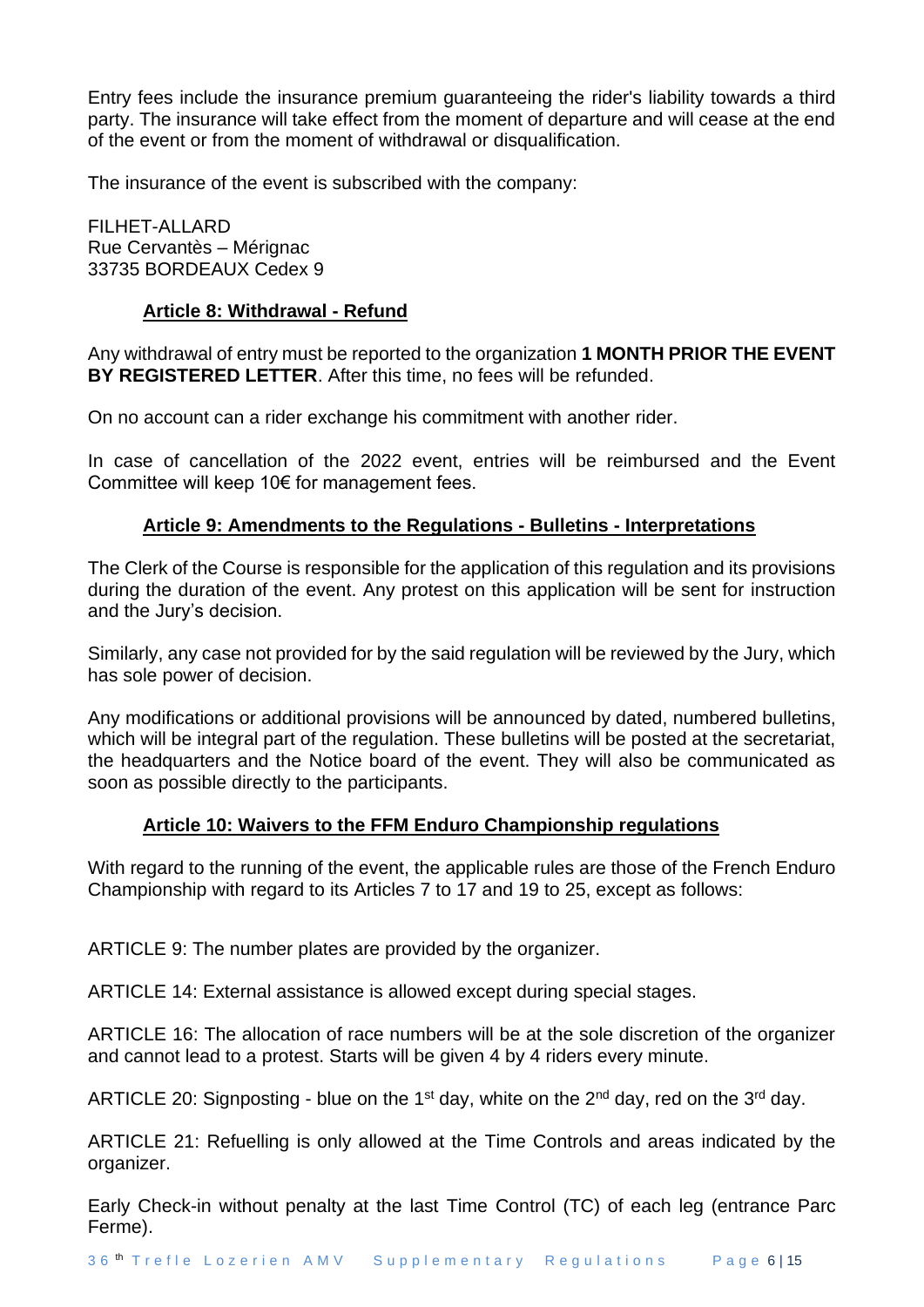# **III – COMPETITORS' DUTIES**

# **Article 11: Capacity**

The number of competitors allowed to take the start is limited to 600.

# **Article 12: Documentation**

Administrative checks will take place exclusively on Thursday, June 2<sup>nd</sup>, 2022 from **9.30 am to 7.30pm.**

**Establishment of individualized schedules for the administrative checks will be setup. Your schedules will be communicated to you by email or SMS.**

#### **All health measures will be applicable depending on the regulations in force on the dates of the event.**

No checks will be carried out the morning of the event.

Competitors must imperatively submit themselves to the administrative checks with the following documents (in original):

- the compulsory FFM sporting licence named "Special Classic events" is available on the FFM's website and are compulsory for foreign riders who do not hold an FFM annual licence, - the medical certificate is to be signed by a doctor and necessary for licence application, and can be downloaded on the FFM website, on [https://pratiquer.ffmoto.org/toutes-nos](https://pratiquer.ffmoto.org/toutes-nos-offres)[offres](https://pratiquer.ffmoto.org/toutes-nos-offres) then click on "Tarif licences 2022" then move down to "Licence 1 manifestation". The licence to be taken is the "LJB2".

- driver's license, or CASM and BSR for 50cc category drivers with no driver's license
- the original registration document of the motorbike,
- the valid motorbike insurance certificate.

# **Article 13: Technical inspections**

The technical scrutineering will take place exclusively on Thursday, June 2<sup>nd</sup>, 2022 **from 9.30 am to 7.30pm.** 

**Establishment of individualized schedules for your scrutineering. Your schedules will be communicated to you by email or SMS.**

# **All health measures will be applicable depending on the regulations in force on the dates of the event.**

The motorbikes used must have been duly received by Service des Mines either by type or on an individual basis.

Following the administrative checks, the competitors will have to undergo the technical inspection which will concern:

- the noise,
- the vehicle's compliance,
- the marking of the frame, the centre engine cases, the engine, the wheels hubs,
- the lighting,
- the helmet, only the ECE 22/05 standard will be recognized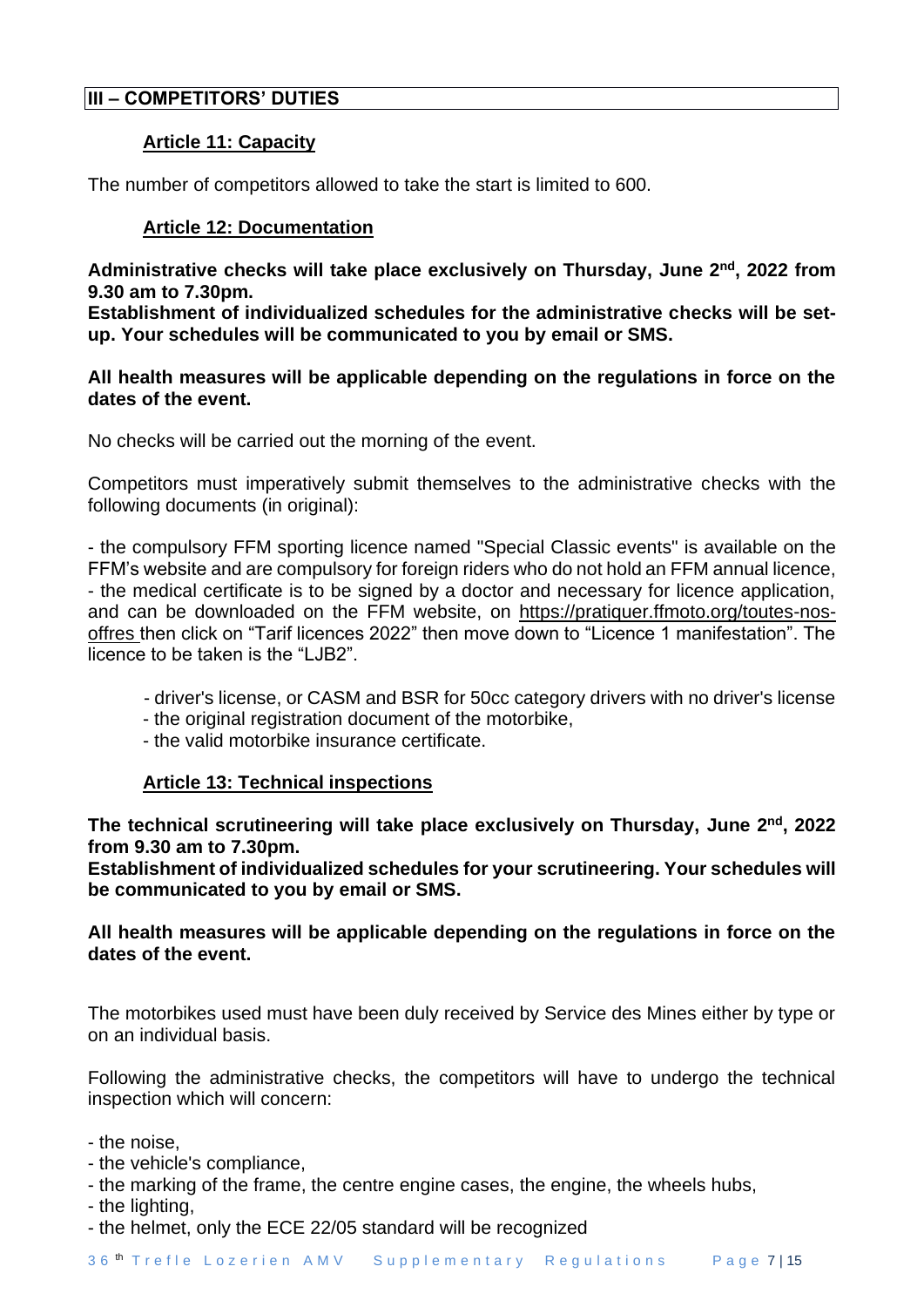- pectoral and dorsal protections: (see FFM regulation)

Wearing pectoral and dorsal protection is mandatory. CE and FFM. standards are mandatory\*

For protections not bearing the FFM label, they must comply with the following standards:

- pectoral: EN 14021 standard,

- dorsal: EN 1621-2 standard,

- integral vest (pectoral and dorsal integrated): EN 14021 and 1621-2 standard,

- Inflatable jacket: EN 1621-4 standard,

- Tear-offs are prohibited.

**- On board cameras are forbidden** (Go-Pro type, etc…) except derogation from the Clerk of the Course.

Painted parts may not be changed during the event. A check at the end of each leg will take place to control the presence of these marks. The absence of one will result in the immediate penalty going up to disqualification of the rider.

The rider must ensure that all the marks have been affixed during the technical inspections.

# **Article 14: Verifications during the race – Final inspection**

Checks may be carried out at any time during the event by the organizer, both in terms of compliance with the official route and the conformity of the vehicle.

For this purpose many "Marshalls" will ride along the circuit to witness any offense to the regulation. Their report will give the Jury all power of decision regarding the penalty given to rider going up to disqualification.

As of the last stage of the third leg, a motorcycle control will be carried out.

If the vehicle is identical with the one presented at the start (a technical inspection already having been carried out at the finish of each leg), the rider will be able to leave directly with his motorbike after this final check.

Without this being an obligation, a complete and detailed verification of the cylinder capacity may be undertaken at the absolute discretion of the Clerk of the Course. In this case, the designated riders must drive their vehicle in a place defined by the organizer, all disassembly and reassembly will be carried out under the sole responsibility of the rider who, in addition, must provide the mechanic, the necessary tools and all parts needed for reassembly. Riders who do not agree to submit to this verification will be excluded.

After checks and in case of non-compliance, the penalties provided for in this Regulation will be applied.

#### **Article 15: Traffic**

The TREFLE LOZERIEN AMV taking place entirely on roads open to traffic, **the competitors will have to conform strictly to the rules of the French Code de la route and traffic laws**. Failure to comply with this Article will result in the immediate penalty up to disqualification of the rider.

**Training**: In the event of participants being witnessed, during the days preceding the event, to train on places selected by the organizer for the running of special stages or on private grounds without previous agreements of the owner or on marked circuits, these will be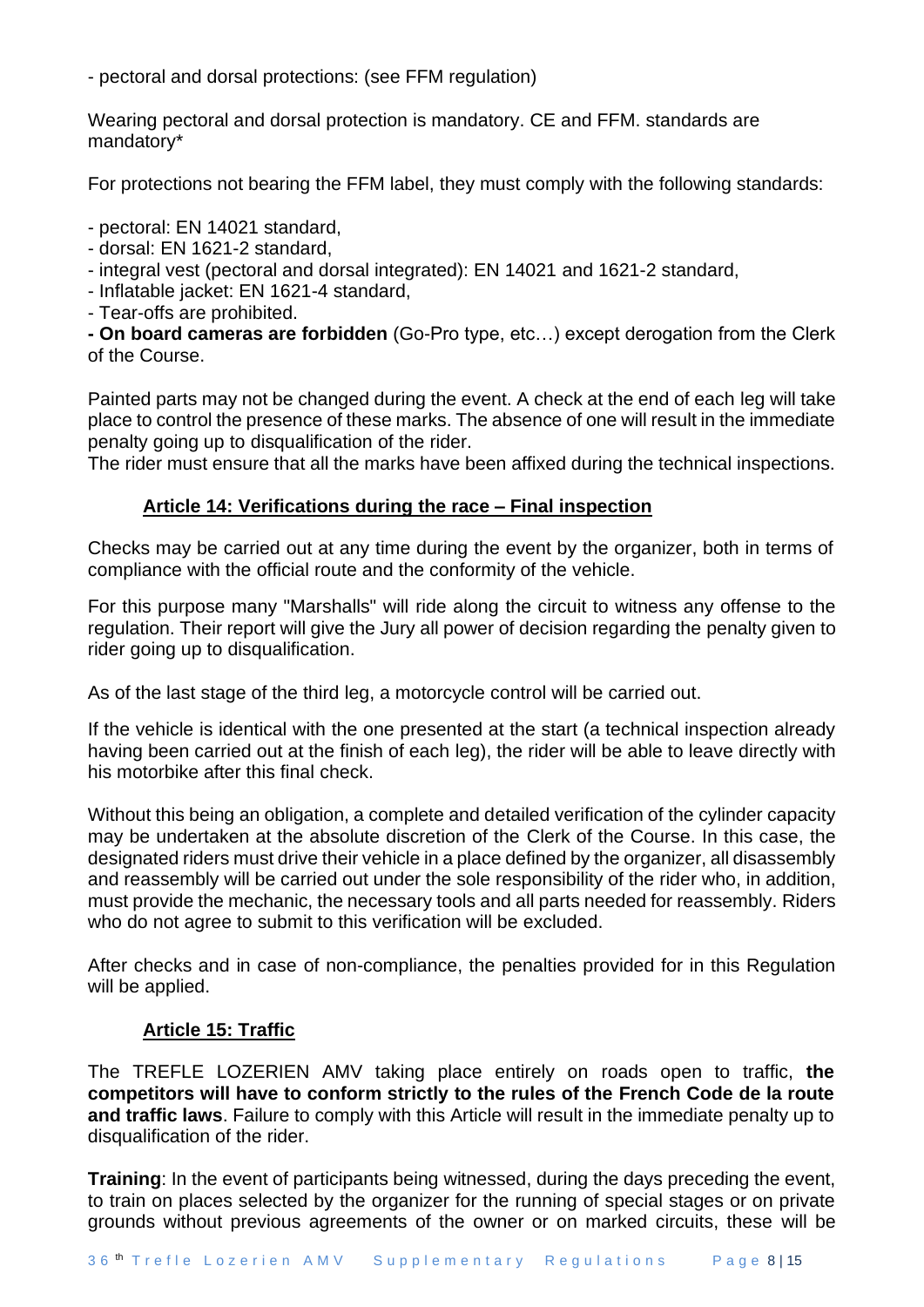refused to the start and their entry fees will not be refunded. In addition, any rider (on a motorcycle, in a car or bicycle) being witnessed on the spot of a special stage whose location has not been revealed by the organizer, will be refused to the start of the following day or days.

**Tires:** In order to avoid any significant degradation of the circuits used, with a view to respect the environment, front and rear FIM or Trail tires will be mandatory (the non-conformity of the tire leading to start refused or up to disqualification).

# **Article 16: Advertising**

Competitors are allowed to show any advertising on their motorcycle; however, they must use the number plates provided by the organization. They must be affixed to the motorcycles in the spaces reserved for this purpose **without any modifications** or masking the advertisements of the organization.

#### **Article 17: Accident**

Any competitor who has suffered an accident must imperatively report it to the Race Direction on the day of the accident if possible and in any case before the 3rd day of the race, at 8 pm.

**He will have to request a declaration of accident signed by the Moto Club Lozérien which will have to be sent within five days to GRAS SAVOYE.**

The injured rider must:

- request the contribution of **GRAS SAVOYE** if there are significant costs;

- pay bills (doctor, ambulance, pharmacy, surgery, etc ...);

- get refund by the Social Security;

- send Social Security slips to **GRAS SAVOYE**;

- send the certificate of the employer to **GRAS SAVOYE** to justify the loss of salary;

- provide a certificate of aptitude for the resumption of motorcycle sport at the FFM for resumption of competition.

#### **GRAS SAVOYE – Département GS Sports Immeuble Quai 33 - 33, quai de Dion Bouton CS 70001 92814 PUTEAUX CEDEX**

Any non-declared accident to the Clerk of the Course (not having been subject to an accident notification) cannot be considered as an accident occurred during the event. The rider will not be able to benefit from the guarantees covered by his licence.

# **IV – RUNNING OF THE EVENT**

#### **Article 18: Parc Ferme – Working Park - Start**

To be accepted in the Parc Ferme, the motorbikes will have to be equipped with an autonomous support system (crutch, triangle ...). **Wood shaft support is strictly prohibited to prevent cascading falls in the park.**

The Parc Ferme, guarded overnight, will be installed on the parking lot of La Vabre in Mende, from Thursday afternoon to Sunday morning.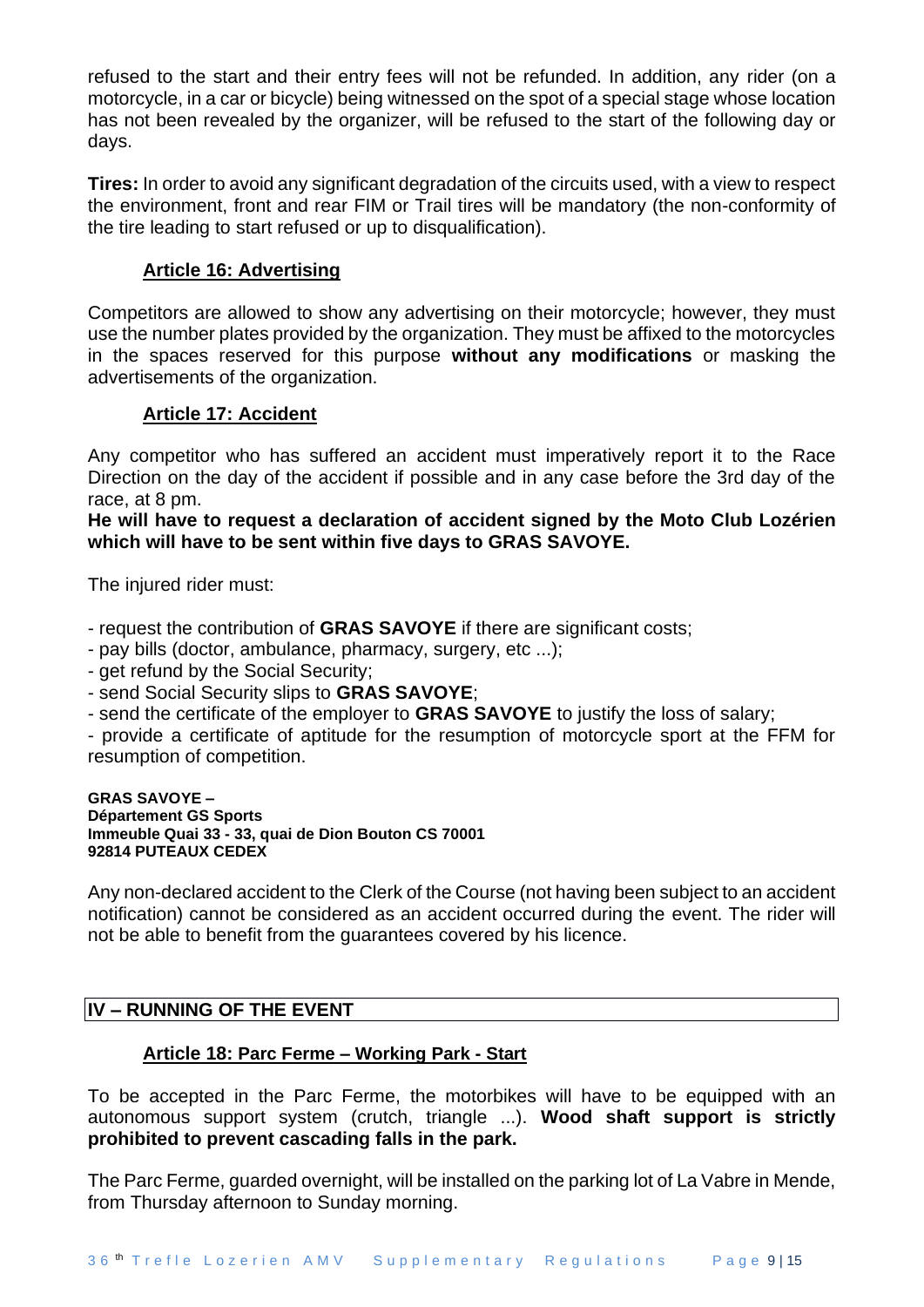**An additional antitheft system** (U, chain, disk lock, ...) **is mandatory**. Any engine start in the Parc ferme will be sanctioned by a penalty up to disqualification.

Between the Parc Ferme and the start line, each competitor will have 10 minutes in the working park.

The starting orders will be defined by the organizer. Starts will be given in order of ascending numbers on the first and second day, and in reverse order of numbers on the third day.

Motorcycles must be equipped with 3 number plates provided by the organizer.

The start of motorcycles will be given every day on the Place du Foirail in groups of 4 riders every minute. In the minute following the start signal, the rider must start his engine on the starting line, and cross, under the impulsion of the engine, another line located 20 meters from the start line.

If a rider is not on the start line when the starting signal is given, he will not be penalized, provided he brings his motorcycle to the start line, turns it on, and crosses the 20 meters line in the minute following the starting signal.

Any minute late on the line will be turned into a penalty, as well as any engine start requiring more than a minute. Similarly, a rider who does not cross the 20-meter line within one minute of the starting signal will be penalized with 10 seconds (see summary of penalties, article 23). He will be able from this moment to start his machine by any means at his convenience after the 20 meters line without outside help.

A rider who fails to start his engine, or if he stops in the area between the two starting lines, shall not return to the starting area after the one minute delay. He should push his motorcycle in the minute in the direction of the race and cross the 20 meters line in order not to disturb the other riders.

Every morning, after the start of the last competitor, the Parc ferme of the La Vabre car park will no longer be watched. Assistants or riders not taking the start will have to pick up their vehicles. The organization will not be held responsible for damage or theft.

# **Article 19: Time controls – Passage controls**

At the start of the event each competitor will receive:

- a time card on which are shown the imparted times for each Time Control;

- a plastic sheet fixed to the handlebar at the start, for the 3 days, to check at the Passage Controls.

All controls (TC, PC) will be indicated by means of signboards.

The exclusion time is set **at ½ hour** (30 minutes) beyond the ideal time at any Time Control .

For obvious safety measures and ease in the classifications, the riders commit to report their withdrawal for any reason whatsoever to the Race Direction as soon as possible. Riders who do not respect this clause may be denied departure the next day, as well as any subsequent participation in the race.

# **Article 20: Special stages**

There will be five in a day.

# **Enduro test**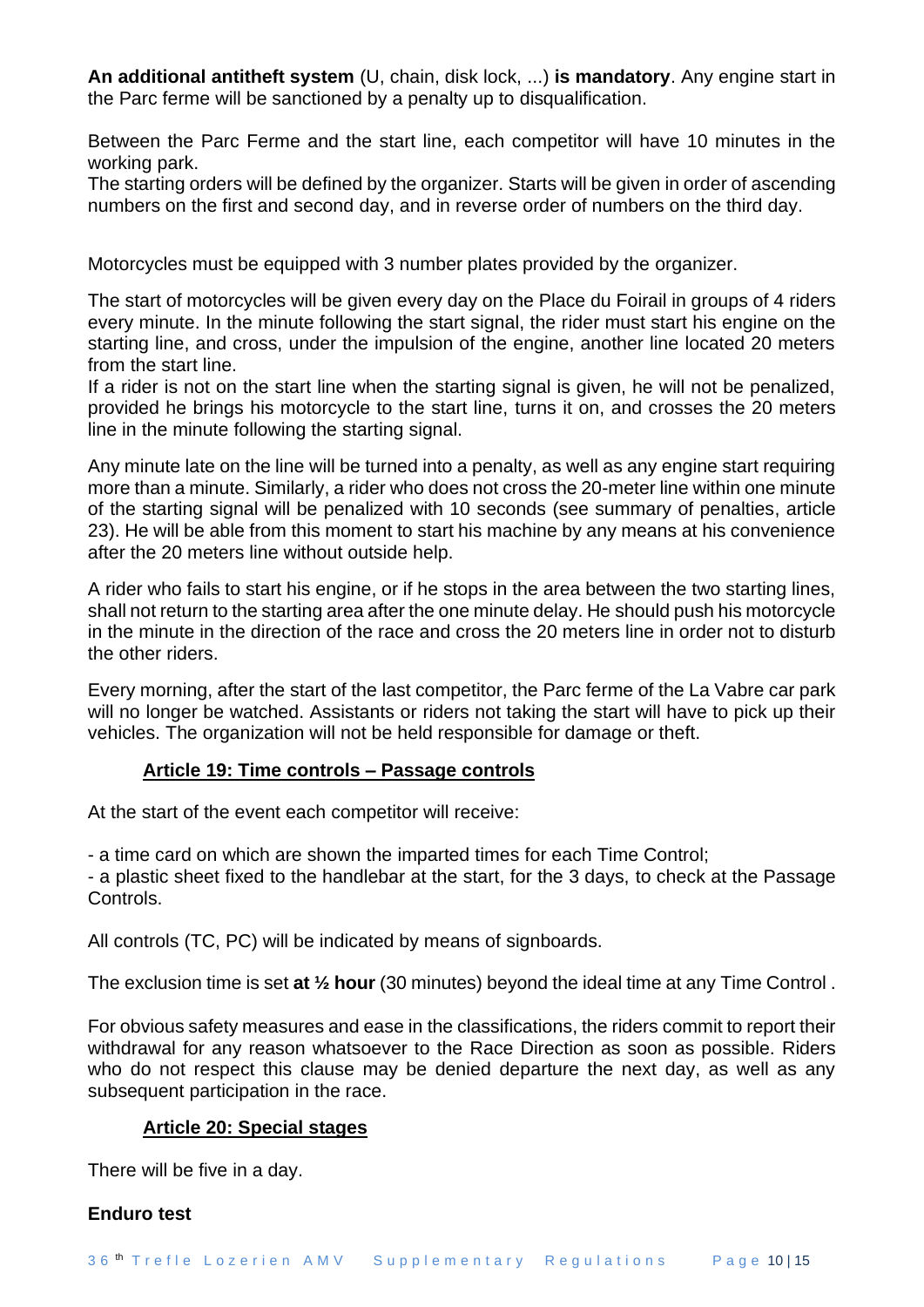The timing will be done by transponder. Departures can be given individually or in groups depending on the race. The times achieved in each special race expressed in minutes, seconds and 100th of a second will be taken into account for the ranking.

#### **In line test**

They will be contested on roads where start and finish will be judged in different places. Their profile will be patterned like off-road racing events. The time spent in special races will be taken into account for the ranking. The rider will have to follow the signposted route; otherwise he will be penalised up to disqualification.

For group departures, a fixed time will be applied for those who do not do execute all the laps.

# **Article 21: Itinerary - Refuelling – Followers**

The **itinerary** will be marked by ribbons fixed on the course, the arrows being used only for the marking of towns and villages and intersections that can lend to confusion. Each day will be marked in a different colour:

blue on the 1<sup>st</sup> day, white on the 2<sup>nd</sup> day, red on the 3<sup>rd</sup> day.

**Refuelling points** will be arranged on each circuit every 30 to 90 km.

All ancillary operations mentioned in the rules of the FFM Enduro Championship will be authorized, but these may be carried out by the rider or his mechanic.

**Followers are strictly forbidden** under penalty up to disqualification of the assisted rider.

# **Article 22: Assistance**

For the Trèfle Lozérien AMV, private assistance is allowed, within the limits of the places and times defined in the regulations.

Any "commercial" and/or "paid" assistance must be approved by the Organising Committee.

Otherwise, any rider who receives assistance of this type will be excluded from the event.

# **Article 23: Thierry Castan Trophy**

The Thierry Castan Trophy is an off-classification event contested on Sunday after the finish. Participation in this event is mandatory for the first 30 riders in the overall scratch ranking after the 2 first days.

#### **Failure to participate in this Trophy will necessarily result in the cancellation of bonus payments.**

Refuelling is allowed between the arrival of the last special race of day 3 and the Thierry Castan trophy.

#### **Article 24: Summary of penalties**

Recognition of special races by any means other than pedestrian ....... Up to disqualification Recognition of special stages by means not listed by the Organization………………… .. Up to disqualification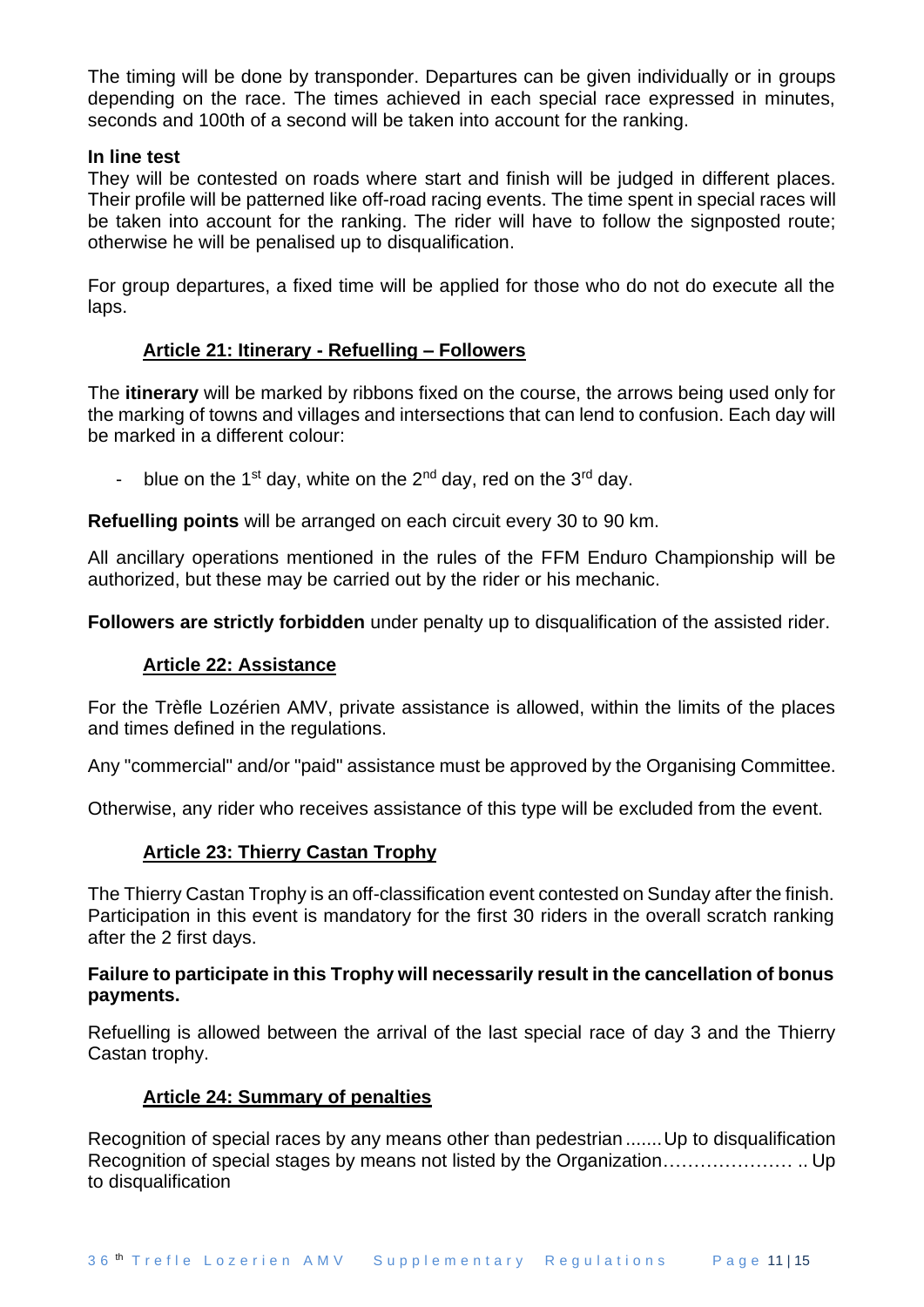| Non-affixed advertising of organizer (rider or motorcycle) Start refused<br>Turning on the engine in the starting area before Steward's signal 1 minute                                                                                                                          |  |
|----------------------------------------------------------------------------------------------------------------------------------------------------------------------------------------------------------------------------------------------------------------------------------|--|
|                                                                                                                                                                                                                                                                                  |  |
|                                                                                                                                                                                                                                                                                  |  |
|                                                                                                                                                                                                                                                                                  |  |
|                                                                                                                                                                                                                                                                                  |  |
|                                                                                                                                                                                                                                                                                  |  |
|                                                                                                                                                                                                                                                                                  |  |
|                                                                                                                                                                                                                                                                                  |  |
|                                                                                                                                                                                                                                                                                  |  |
|                                                                                                                                                                                                                                                                                  |  |
|                                                                                                                                                                                                                                                                                  |  |
| Failure to comply with the route of the special stages Up to disqualification<br>Training on private ground without agreement of the organizer or on                                                                                                                             |  |
|                                                                                                                                                                                                                                                                                  |  |
|                                                                                                                                                                                                                                                                                  |  |
| Non-conformity of the tires during the event (including Castan Trophy)Up to disqualification<br>Excessive speed or dangerous driving in inhabited places Up to disqualification<br>Non-participation in the Thierry Castan Trophy while the rider is ranked in the top 30 in the |  |

**Disqualification:** Any disqualified rider will remain so permanently and under no circumstances may perceive a price whatever it may be.

**Exclusion:** any excluded rider will remain so for the day during this penalty is imposed. The rider will lose the benefit of that day and cannot therefore be classified in the general three days' score. However the start of the next day or day after remains open.

# **V - PROTESTS - APPEALS - RANKINGS - AWARDS**

# **Article 25: Protests - Appeals**

Protests must be made in writing and handed to the Clerk of the Course or a Sporting Steward.

They must be accompanied by the amount provided for in the regulations of the FFM Enduro Championship (Art.30 - 75 $\epsilon$ ). This amount will be refunded if the merits of the protest have been acknowledged.

When a complaint involves the dismantling of the engine, it must be accompanied by a deposit of €75 for 2 T engines and €150 for 4 T engines. This sum will be reimbursed if the dismantled machine turns out not to be compliant, or paid to the pilot forced to dismantle if the conformity is recognized.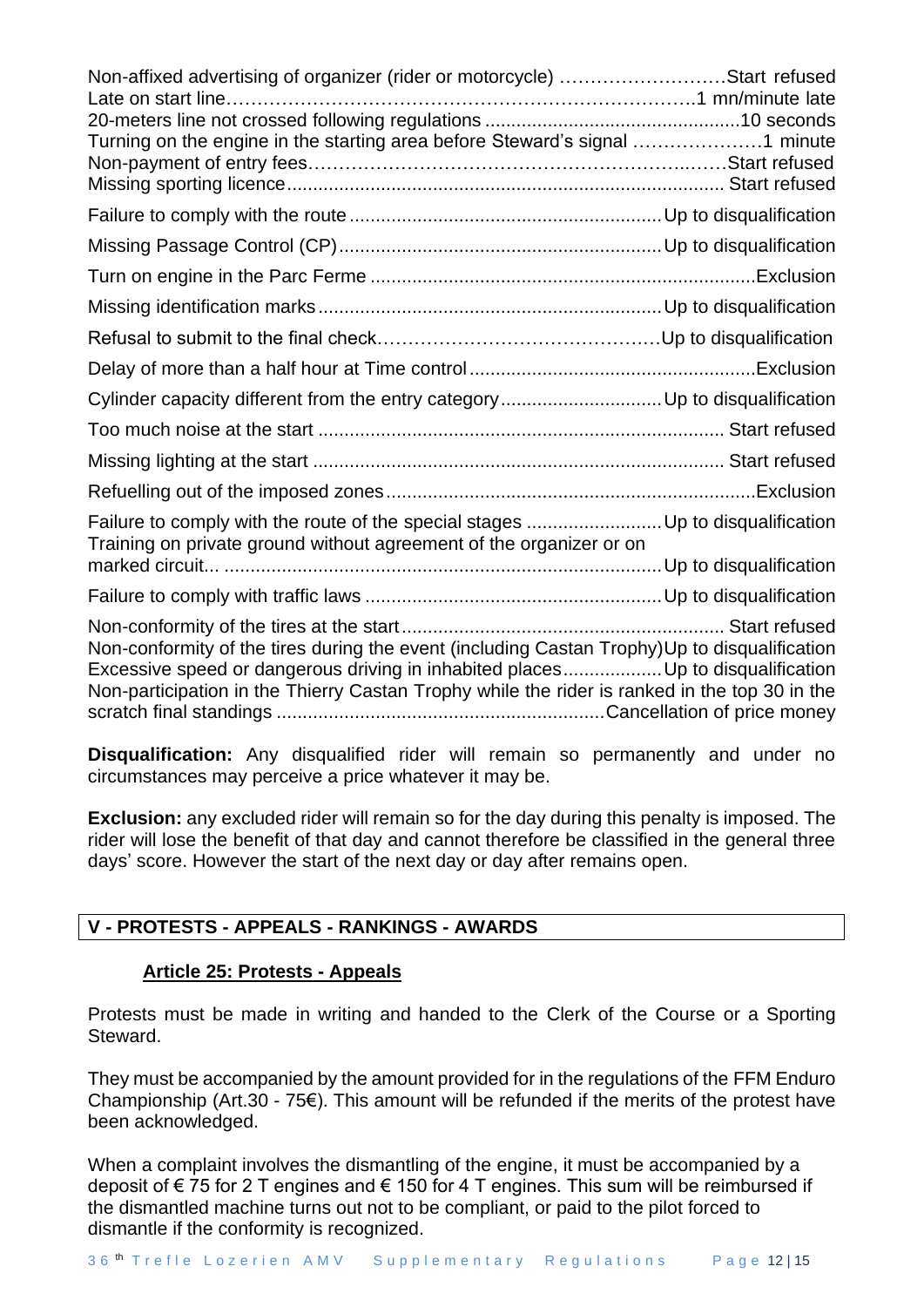Only the regularly entered rider has the right to protest.

A protest against a decision made by the Jury following the report of a technical inspection must be submitted immediately after the decision by the concerned competitor.

Protest against the validity of an entry must be submitted no later than 1 hour after the closing of Administrative and Technical operations.

Protests against an error or an irregularity committed during the event, against noncompliance of a vehicle, must be made prior to arrival at the final time control of the  $3<sup>rd</sup>$  day of the competitor in question.

Protest against the ranking must be presented no later than 1/2 hour (30 minutes) after the official display of the results.

#### **Article 26: Classifications**

Penalties will be expressed in hours, minutes, seconds, hundredths of a second. The final 6the penalties incurred during road sections and with all other penalties expressed in time.

The one which has the smallest total will be the winner of the general classification, the following being second and so on. In case of a tie, will be declared the winner the one who will have achieved the best time of the first special stage. In case of a new tie, would be considered the time of the next, and so on.

Rankings by category (trophy 50 cm<sup>3</sup>, women's, veterans (aged of 37 years old minimum on the January 1<sup>st</sup> of the event), super veterans (aged of 47 years old minimum on the January 1<sup>st</sup> of the event, national veterans, junior category, Espoir, Elite) and classes (for elites and national only) will be established in the same way:

E1 and N1: 100 cm<sup>3</sup> to 125 cm<sup>3 -</sup> 2 stroke and 175 cm<sup>3</sup> to 250 cm<sup>3</sup> 4 stroke E2 and N2: 126 cm<sup>3</sup> to 250 cm<sup>3 -</sup> 2 stroke and 290 cm<sup>3</sup> to 450 cm<sup>3</sup> 4 stroke E3 and N3: 290 cm<sup>3</sup> to 500 cm<sup>3</sup> 2 stroke and 475 cm<sup>3</sup> to 650 cm<sup>3</sup> 4 stroke

The 50 cm3 Trophy for the riders under 18 years will be a no premium classification. The Junior category is reserved for the riders under 23 years.

The Hope 125  $\text{cm}^3$  2 stroke category is reserved for the under 20 years riders driving a 125 cm<sup>3</sup> 2 stroke motorcycle.

Numbers 900 to 950 will not be classified and will not receive any bonus payment or reward.

#### **Article 27: Awards**

The awards ceremony of the 36<sup>th</sup> TREFLE LOZERIEN AMV will take place at the Municipal Theatre in Mende, place du Foirail, Sunday June 5<sup>th</sup> 2022 at 8 pm.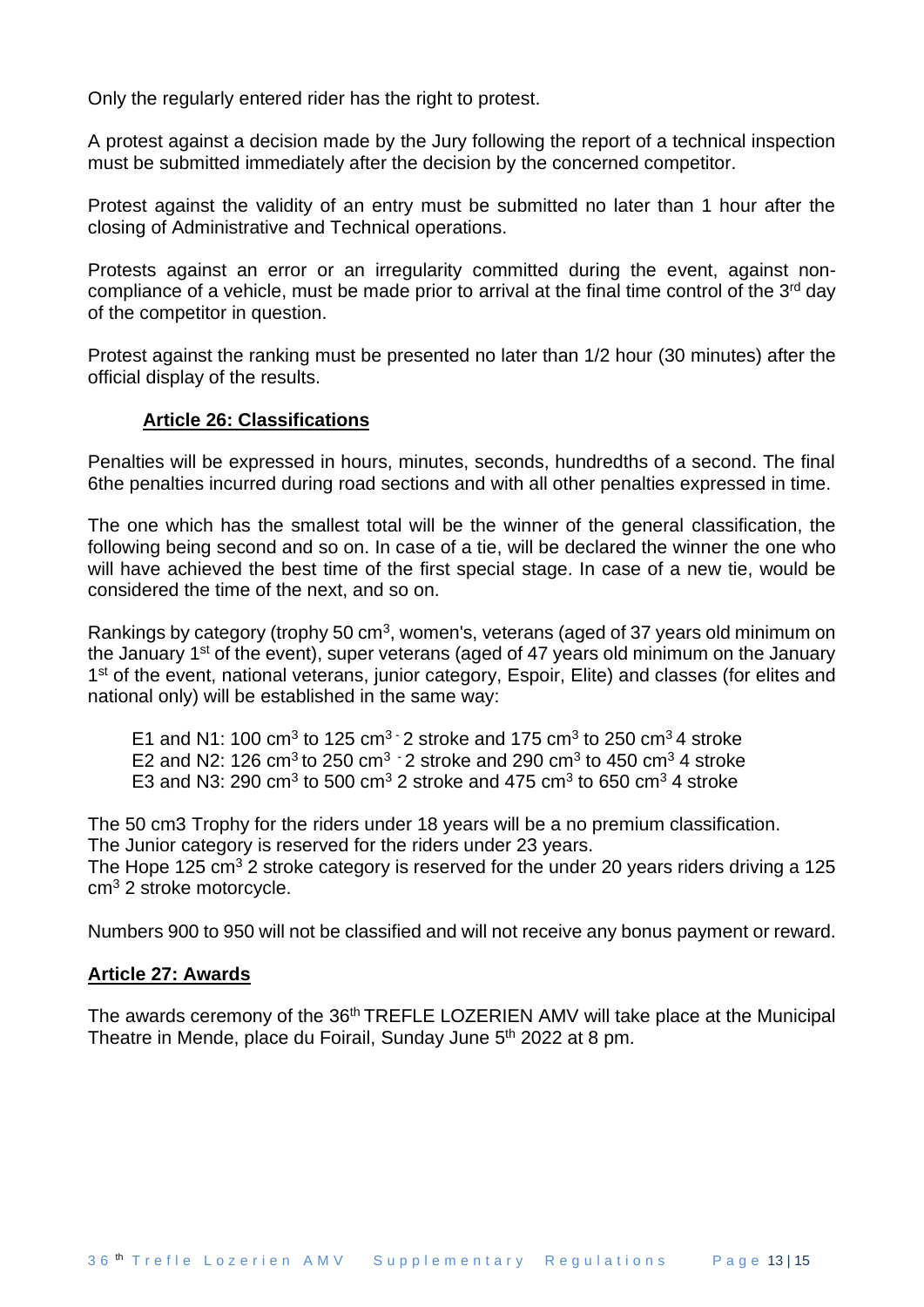| For the race |             |            |              |               |               |           |         |
|--------------|-------------|------------|--------------|---------------|---------------|-----------|---------|
|              | <b>By</b>   | <b>By</b>  | <b>By</b>    | <b>By</b>     | <b>By</b>     | <b>By</b> | Overall |
|              | category    | category   | category     | category      | category      | category  | Ranking |
|              |             |            |              |               |               |           |         |
|              | VET1 VET2   | <b>NAT</b> | <b>ELITE</b> | <b>JUNIOR</b> | <b>FEMALE</b> | 50 cc     |         |
|              | <b>GENT</b> |            |              |               | <b>HOPE</b>   |           |         |
| <b>Clt</b>   |             |            |              |               |               |           |         |
| 1            | 200         | 200        | 1000         | 700           | 600           | Prize     | 5500    |
| $\mathbf 2$  | 150         | 150        | 800          | 500           | 400           | Prize     | 3700    |
| 3            | 100         | 100        | 600          | 300           | 200           | Prize     | 2400    |
| 4            |             |            |              |               |               |           | 1500    |
| 5            |             |            |              |               |               |           | 1200    |
| 6            |             |            |              |               |               |           | 1000    |
| 7            |             |            |              |               |               |           | Prize   |
| 8            |             |            |              |               |               |           | Prize   |
| 9            |             |            |              |               |               |           | Prize   |
| 10           |             |            |              |               |               |           | Prize   |

**Price money will be awarded as soon as 10 drivers will be classified in the class or category for which they were awarded.**

# **IMPORTANT RIDERS WHO WILL NOT ATTEND AT THE AWARD CEREMONY WILL LOOSE THE BENEFIT OF BONUS PAYMENTS AND PRIZES THAT WOULD BE GRANTED.**

# **APPENDIX**

# **REMINDERS**

**Noise:** the limit is identical to that of the FFM Enduro regulation (Art.7).

CAUTION, IN A CONCERN OF SUSTAINABILITY OF THE DISCIPLINE, ANY ENGINE OBVIOUSLY TOO NOISY WILL BE IMMEDIATELY EXCLUDED OR REFUSED AT START.

**Tires:** only are permitted FIM enduro or trail tires.

**"1 event" sporting licences:** valid for the 3 days of the event, they will be issued only on presentation of a medical certificate of no contraindication to the practice of motorcycling sport dating less of three months.

**Only the FFM sporting licences are allowed. Licences for "Special Classic Event" are to be taken on the FFM website and are mandatory for foreign riders who do not have an FFM license, the medical certificate to be signed by a doctor is required when applying for the license is to be downloaded from the website of the FFM [\(https://pratiquer.ffmoto.org/licence-une-manifestation\)](https://pratiquer.ffmoto.org/licence-une-manifestation), then click on "Tarif licences 2022 then move down to "Licence 1 manifestation". The licence to be taken is the "LJB2".**